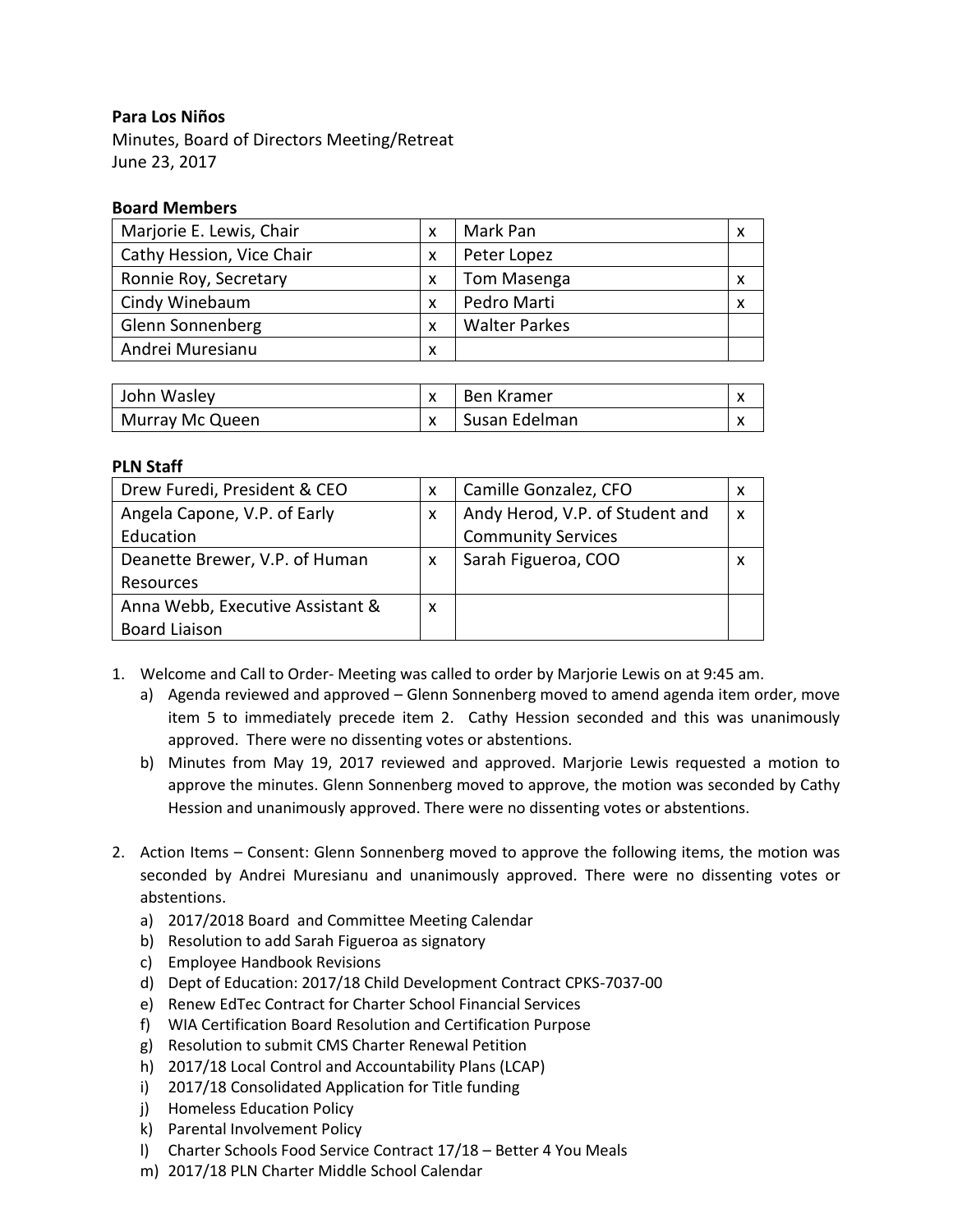- 3. Early Education Report Discussed and reviewed:
	- a) Finances: Update on current budget status
	- b) Enrollment: Update on program enrollment
	- c) CACFP: Update on food service cost
	- d) Referrals: Number of child service referrals
	- e) CLASS Scores: Update on teacher performance
	- f) DRDP Results: Update on child performance
	- g) Unusual incidents: Update on events at sites
	- h) Areas of Non-Compliance
- 4. Charter School Report *Discussed and reviewed internal assessment data and provided overview of the May 2017 State Assessment administration.*
- *5.* Finance Committee Report *Discussed and reviewed financial documents for April 2017 and for the proposed 2017/2018 budget.*
	- a) Financials Review April 2017 financial reports
	- b) Review and act on 2017/2018 Proposed Budget Glenn Sonnenberg moved to approve, the motion was seconded by Andrei Muresianu and unanimously approved. There were no dissenting votes or abstentions.
	- c) Review Vendors Over \$5,000
	- d) Review PLN Fiscal Policies
- 6. Chair's report Marjorie Lewis informed the Board that Peter Lopez would be resigning from the board due to personal and professional factors. With that amendment to the reelection slate, Tom Masenga moved to approve the following items, the motion was seconded by Glenn Sonnenberg and unanimously approved. There were no dissenting votes or abstentions.
	- a) Board Member Reelections
		- Peter Lopez
		- Walter Parkes
		- Ronnie Roy
	- b) New Board Member Nominations
		- **•** Susan Edelman
		- Murray McQueen
		- Ben Kramer
		- $\bullet$  Jim Gilio
		- John Wasley
	- c) Officer Elections
		- Chair Marjorie Lewis
		- Vice Chair Cathy Hession
		- Secretary Ronnie Roy
- 7. CEO's Report/Retreat Agenda Discussed and reviewed.
	- a) Year End Report: *Board reviewed information about the past year and the successes from programs, operations and development, with input from executive team. The discussion also included a look back at the objectives from the 2015 strategic plan and a look forward to the need to develop coherent pathway forward for the organization – which will be discussed later in the meeting.*
		- Programs
		- Operations
		- Development
		- 2015 Strategic Plan Review
		- Real Estate Workgroup Update